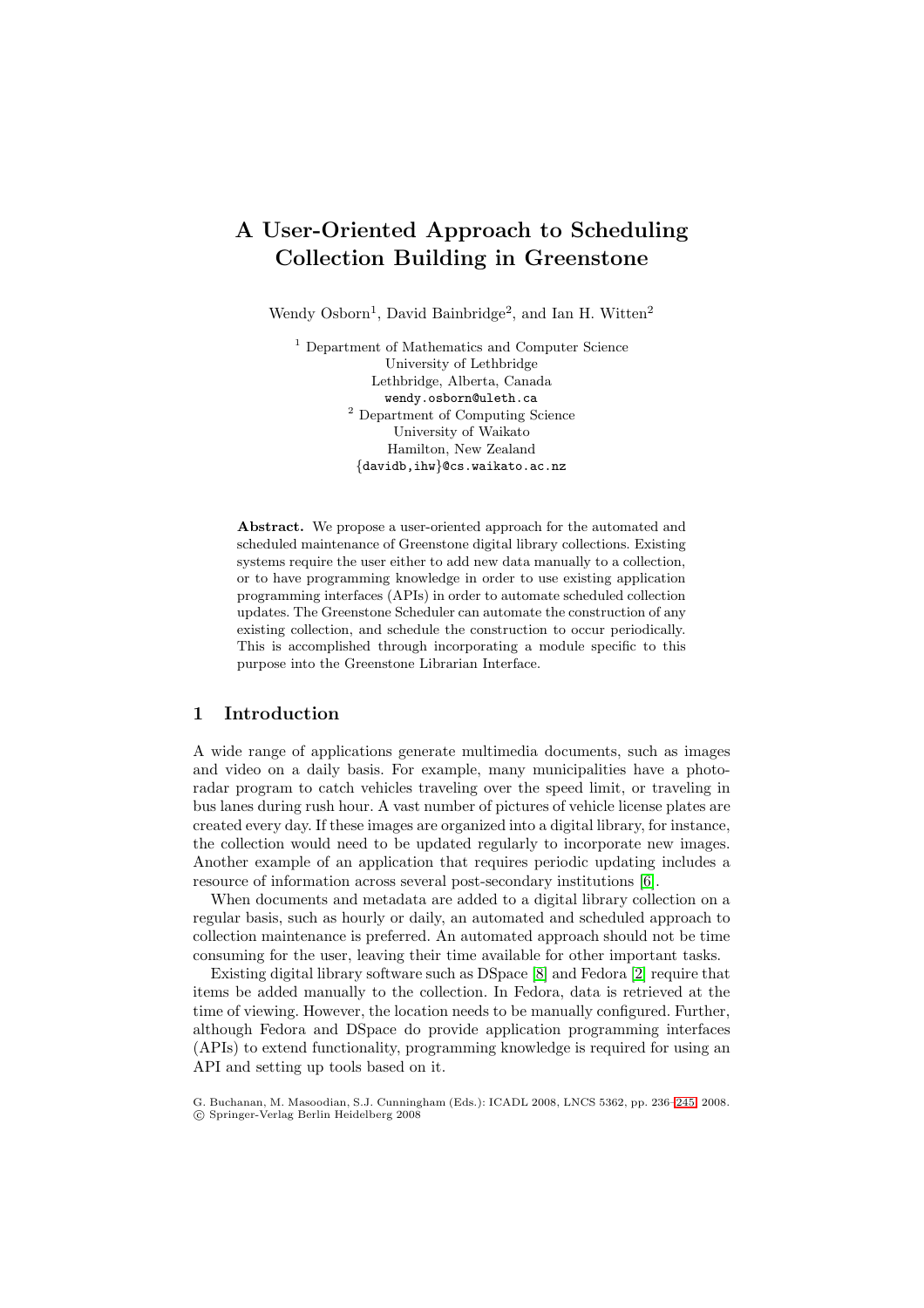A module for automating and scheduling collection maintenance in Greenstone has been proposed recently [\[5\]](#page-9-4). The Scheduler can automate the construction of any existing collection, and schedules the construction to occur on an hourly, daily or weekly basis. In addition, the owner of a collection is still free to update the collection manually whenever they want. Further, the Scheduler interacts with the existing task scheduling mechanism on the host system, which keeps the Scheduler minimal, yet powerful.

In this paper, we present the incorporation of the Scheduler into the Greenstone Librarian Interface [\[10\]](#page-9-5), a user-friendly graphical interface for creating digital library collections. By providing a user interface for the Scheduler, we improve its usability and provide further abstraction of the scheduling process.

## **2 Greenstone**

Greenstone [\[11\]](#page-9-6) is a software suite for creating digital library collections and making them available globally via the internet or removable media. A collection can contain documents of different formats. Over thirty formats are supported through a plugin architecture including images, postscript, PDF, audio, and formatted and unformatted text that extract full text and metadata where possible. A Greenstone collection can be customized in many ways. For example, a collection owner can customize the types of documents that can appear in the collection, the appearance of the interface of the collection, and the indices and classifiers that other users can use to access the collection.

A collection is created or modified by following four steps:

- 1. *document addition*. New documents that will become part of a collection are copied into the import directory for the collection.
- 2. *document importation*. The documents in the import folder are now processed for the collection by specifying an import command. Different importing options can be specified by the user. All imported documents are located in the archive directory.
- 3. *accessor creation*. Indices and classifiers are created by using a build command. The resulting indices and classifiers are placed in the build directory.
- 4. *collection activation*. Finally, the collection is activated by copying the indices and classifiers from the building directory to the index directory.

## **3 Greenstone Librarian Interface**

The Greenstone Librarian Interface [\[10\]](#page-9-5) is a graphical user interface that provides a user-friendly method to build and configure Greenstone collections. It incorporates the four steps above. In addition, the Librarian Interface allows a user to create new collections, select metadata sets, configure which document types to allow, and select import and build command options.

Importing converts source document into a canonical XML format; building processes the canonical XML format to create the necessary full-text index and metadata files.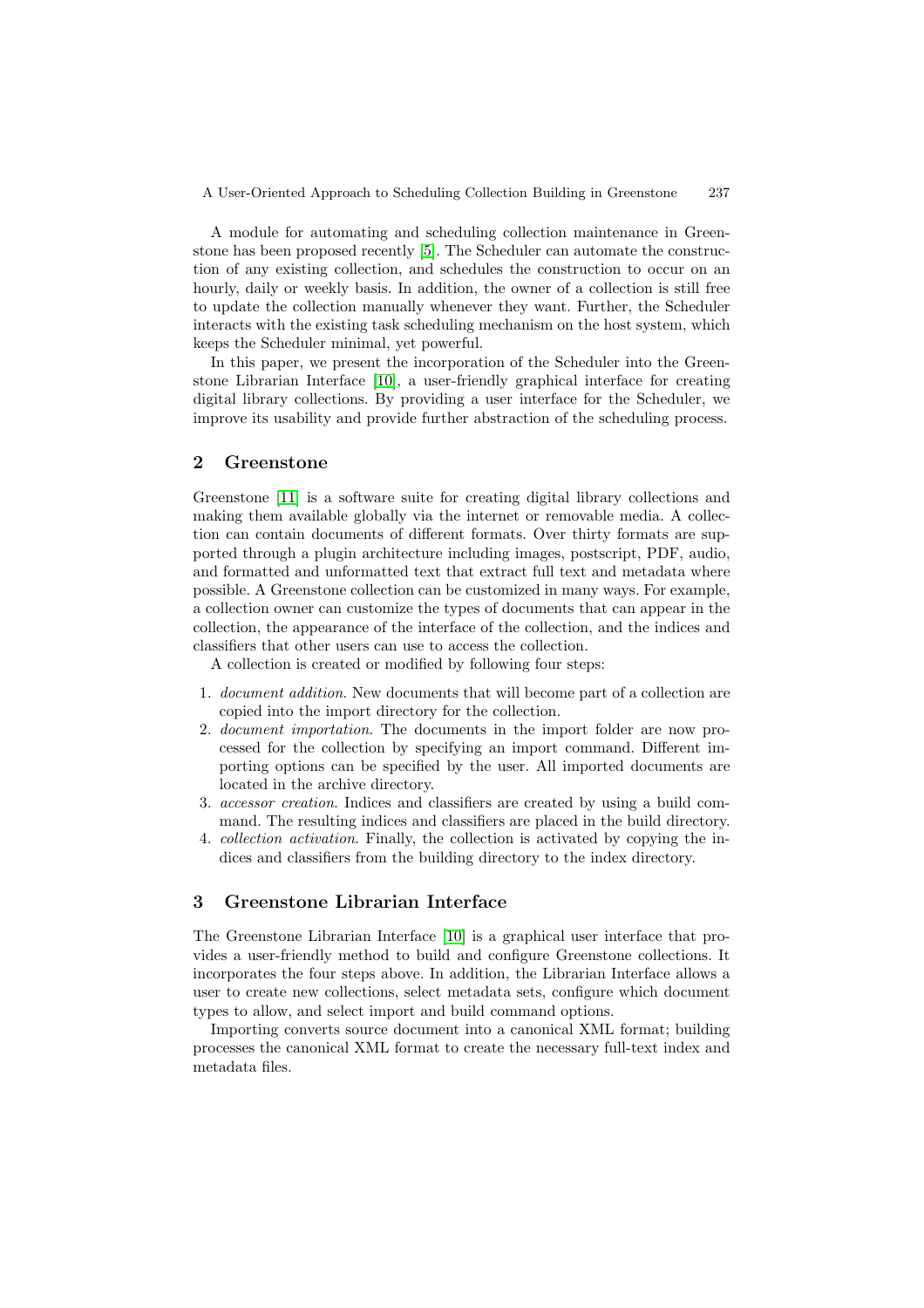#### 238 W. Osborn, D. Bainbridge, and I.H. Witten

| Greenstone Librarian Interface svn-trunk Mode: Expert Collection: New Zealand 2008 (newzeala)                                       |                                             |  |
|-------------------------------------------------------------------------------------------------------------------------------------|---------------------------------------------|--|
| File<br>Edit                                                                                                                        | C Help                                      |  |
| S Gather <b>&amp;</b> Enrich <b>&amp; Design</b><br><b>Download</b>                                                                 | <b>B</b> Format<br><b>講</b> Create          |  |
| Workspace                                                                                                                           | <b>Collection</b>                           |  |
| ⊙ □ Documents in Greenstone Collections<br>C Local Filespace<br>THome Folder (wendy.osborn.OSBORNW01-MAT04)<br>⊕ □ Downloaded Files |                                             |  |
| Show Files All Files<br>$\blacktriangledown$                                                                                        | <b>Show Files All Files</b><br>$\mathbf{v}$ |  |
| No action requested<br>No action requested                                                                                          | <b>Stop</b>                                 |  |

**Fig. 1.** The Greenstone Librarian Interface

#### **3.1 Command-Line Scheduling**

The Scheduler is a command-line program that is responsible for both creating a building script for a specific collection and for interacting with the scheduling service on the operating system [\[5\]](#page-9-4). The original version of the Scheduler takes as command-line arguments the name of the collection, the import and build commands (and all of their required arguments), and the frequency of execution (hourly, daily or weekly). The output from the Scheduler is a customized Perl script that rebuilds the collection, and modifications to the scheduling service to execute the script at the frequency specified. The scheduling service employed by the Scheduler is Cron [\[3\]](#page-9-7), because it is available for all major platforms. Unix, Linux and Mac OS X run Vixie Cron [\[9\]](#page-9-8). Versions of Cron that exist for Windows includes Pycron [\[7\]](#page-9-9).

For example, suppose we want to schedule a daily build of the collection *pics*. A call to the Scheduler would resemble the following:

```
schedule.pl pics "import.pl -removeold pics"
           "buildcol.pl -removeold pics" daily
```
Figure [2](#page-3-0) shows the resulting build script and corresponding *crontab* record for the collection *pics*.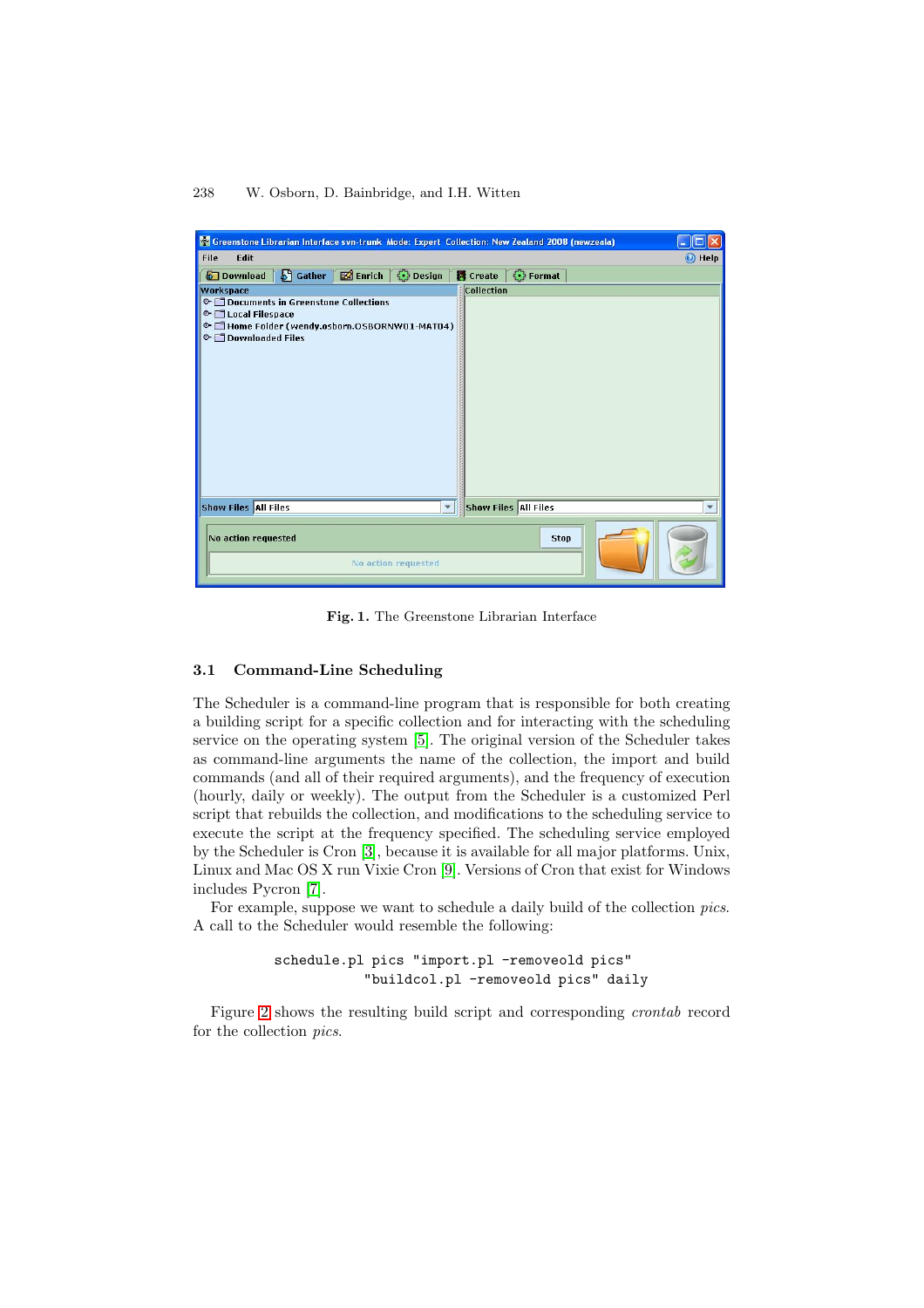A User-Oriented Approach to Scheduling Collection Building in Greenstone 239

```
#!/usr/bin/perl
$ENV{'GSDLHOME'}="/home2/gsdl/gsdl";
$ENV{'GSDLOS'}="linux";
$ENV{'GSDLLANG'}="";
$ENV{'PATH'}="/bin:/usr/local/sbin:/usr/local/bin:/sbin:/usr/sbin:
/usr/bin:/usr/X11R6/bin/:/usr/local/gsdl/bin/script:
/usr/local/gsdl/bin/linux";
system("import.pl -removeold pics");
system("buildcol.pl -removeold pics");
system("\\rm -r /gsdl/collect/pics/index/*");
system("mv /gsdl/collect/pics/building/*
             /gsdl/collect/pics/index/");
system("chmod -R 755 /gsdl/collect/pics/index/*");
00 0 * * * /gsdl/collect/pics/gsdl.pl
```
<span id="page-3-0"></span>**Fig. 2.** Sample Building Script and Crontab Record[\[5\]](#page-9-4)

## <span id="page-3-1"></span>**4 Scheduling in the Librarian Interface**

The Scheduler is a minimal, yet powerful tool for maintaining Greenstone collections. It hides the details concerning the collection building process, and also the details for scheduling a Cron task. However, the Scheduler has two main limitations. The first is that the user is still required to know the syntax and command-line arguments for both the import and build commands in order to perform scheduling. The second is that, currently, notification of collection building success—or failure—is still dependent on the version of Cron (and indirectly, the operating system it is running on) that is used.

The Librarian Interface provides a user-friendly tool for building collections, including configuring the import and build commands. Therefore, it is ideal to extend the Librarian Interface to allow the configuration of the Scheduler as well. Figure [4](#page-3-1) depicts the Librarian Interface extension to support the scheduling of collection builds. Currently, the Create panel is displaying most of the arguments (i.e. Schedule Options) for the Scheduler.

Notice that no explicit options exist for the import and build commands. This is because the import and build commands are created based on the arguments selected by the user from the Import Options and Build Options. Therefore, the user no longer needs to know the exact syntax of the import and build commands!

## **5 Example: Collecting Pictures While Traveling**

Before we discuss extensions to both the scheduler and the Greenstone Librarian Interface, we present a simple application of scheduling from the Librarian Interface. In this scenario, we have a traveler who wants to post pictures of their trip in a Greenstone collection for her friends to view. Instead of waiting until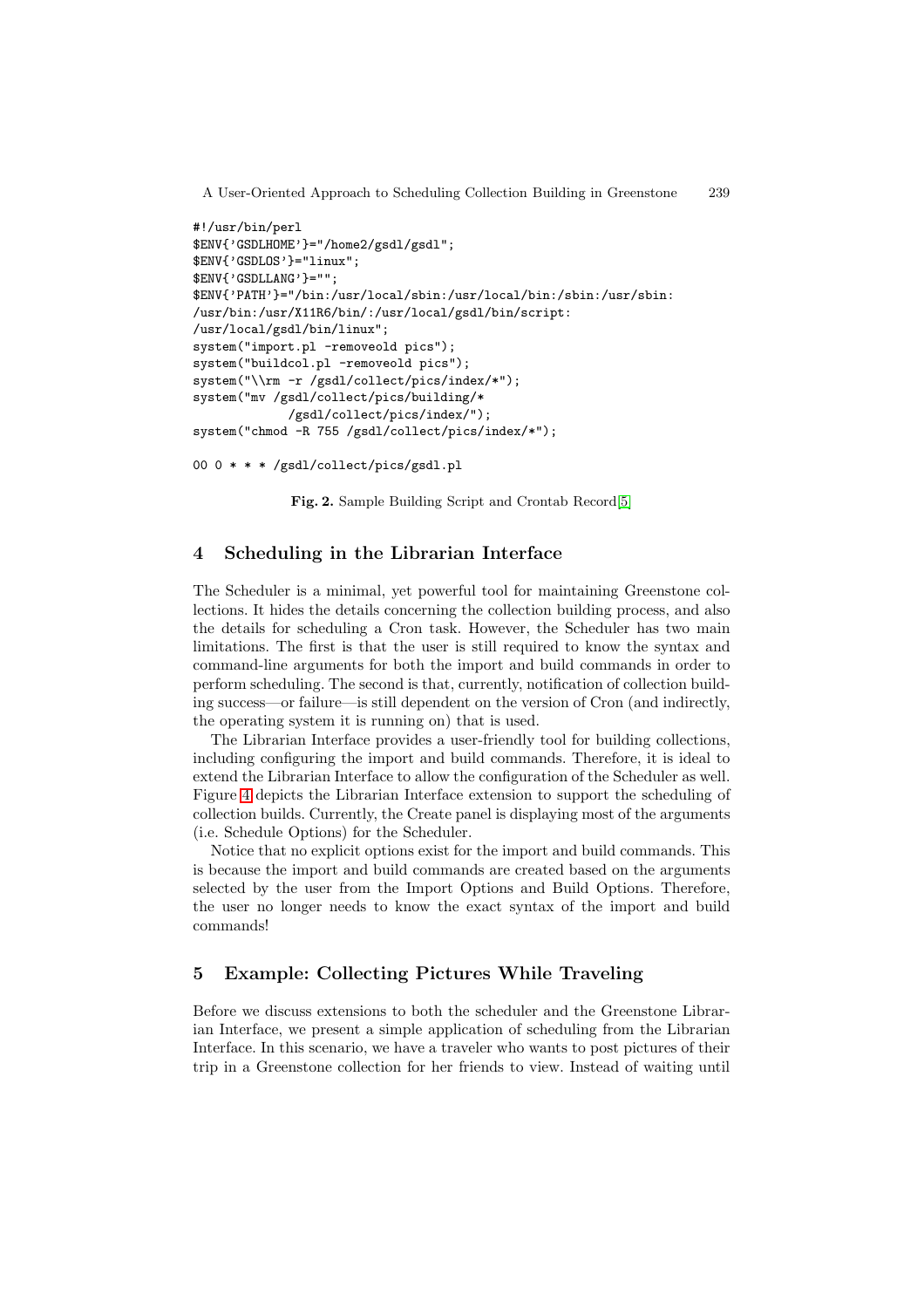#### 240 W. Osborn, D. Bainbridge, and I.H. Witten

| <sup>2</sup> Greenstone Librarian Interface svn-trunk Mode: Expert Collection: New Zealand 2008 (newzeala) |                                       |                                      |                          |  |  |
|------------------------------------------------------------------------------------------------------------|---------------------------------------|--------------------------------------|--------------------------|--|--|
| File<br>Edit<br>C Help                                                                                     |                                       |                                      |                          |  |  |
| Gather <b>&amp;</b> Enrich <b>&amp; Design &amp; Create</b><br><b>€</b> Format<br>Download                 |                                       |                                      |                          |  |  |
| <b>Collection Import, Build, and Scheduling Options</b>                                                    |                                       |                                      |                          |  |  |
| Import Options<br><b>Build Options</b>                                                                     | $\Box$ schedule                       |                                      |                          |  |  |
| Schedule Options<br>Message Log                                                                            | $\Box$ frequency                      | hourly - Re-build every hour         | $\overline{\mathbf{v}}$  |  |  |
|                                                                                                            | $\Box$ action                         | add - Schedule automatic re-building | $\mathcal{A}$            |  |  |
|                                                                                                            | $\Box$ email                          |                                      |                          |  |  |
|                                                                                                            | $\Box$ to addr                        | osborn@cs.uleth.ca                   |                          |  |  |
|                                                                                                            | osborn@cs.uleth.ca<br><b>fromaddr</b> |                                      |                          |  |  |
|                                                                                                            | $\Box$ smtp                           | mail-out.uleth.ca                    |                          |  |  |
|                                                                                                            |                                       |                                      |                          |  |  |
| Complete Rebuild                                                                                           |                                       |                                      |                          |  |  |
| O Minimal Rebuild                                                                                          |                                       |                                      | $\overline{\phantom{a}}$ |  |  |
| <b>Schedule Action</b>                                                                                     |                                       | Cancel Build                         | Preview Collection       |  |  |

**Fig. 3.** The Schedule Options Pane

the end of the trip, the traveler wants to post her pictures from each day, incrementally adding to the collection on a daily basis. The traveler does not want to worry about obtaining the Librarian Interface to rebuild the collection while traveling. Instead, she simply wants to upload the pictures to the import folder of her collection, and have her collection rebuilt automatically and on a daily basis. This can be accomplished by setting up a scheduled, automatic rebuild of the collection of travel photos from the Librarian Interface.

First, before departing, the traveler runs the Librarian Interface and creates a new collection. Then, the user selects the Create tab to display the collection creation pane. From here, clicking on Schedule Options will display the available options for setting up a scheduled, automatic collection build of the collection of travel pictures. Figure  $4(a)$  depicts the available scheduling options, which are displayed with default and derived values as appropriate. Here, the traveler selects schedule, which indicates that she wants to set up a scheduled, automatic build. Also, she selects a frequency of hourly and an action of add (or, to create a new scheduled build).

Next, the traveler clicks on Schedule Build. This will set up the building script for the collection of travel pics, as well as the *crontab* record that will indicate to Cron that the collection is to be rebuilt daily. The collection is now ready to be re-built while the traveler is away.

At the end of the first day of travel, she uploads three pictures, which are added to the collection when the collection is re-built automatically overnight. The updated collection is depicted in Figure  $4(b)$ . The next day, the traveler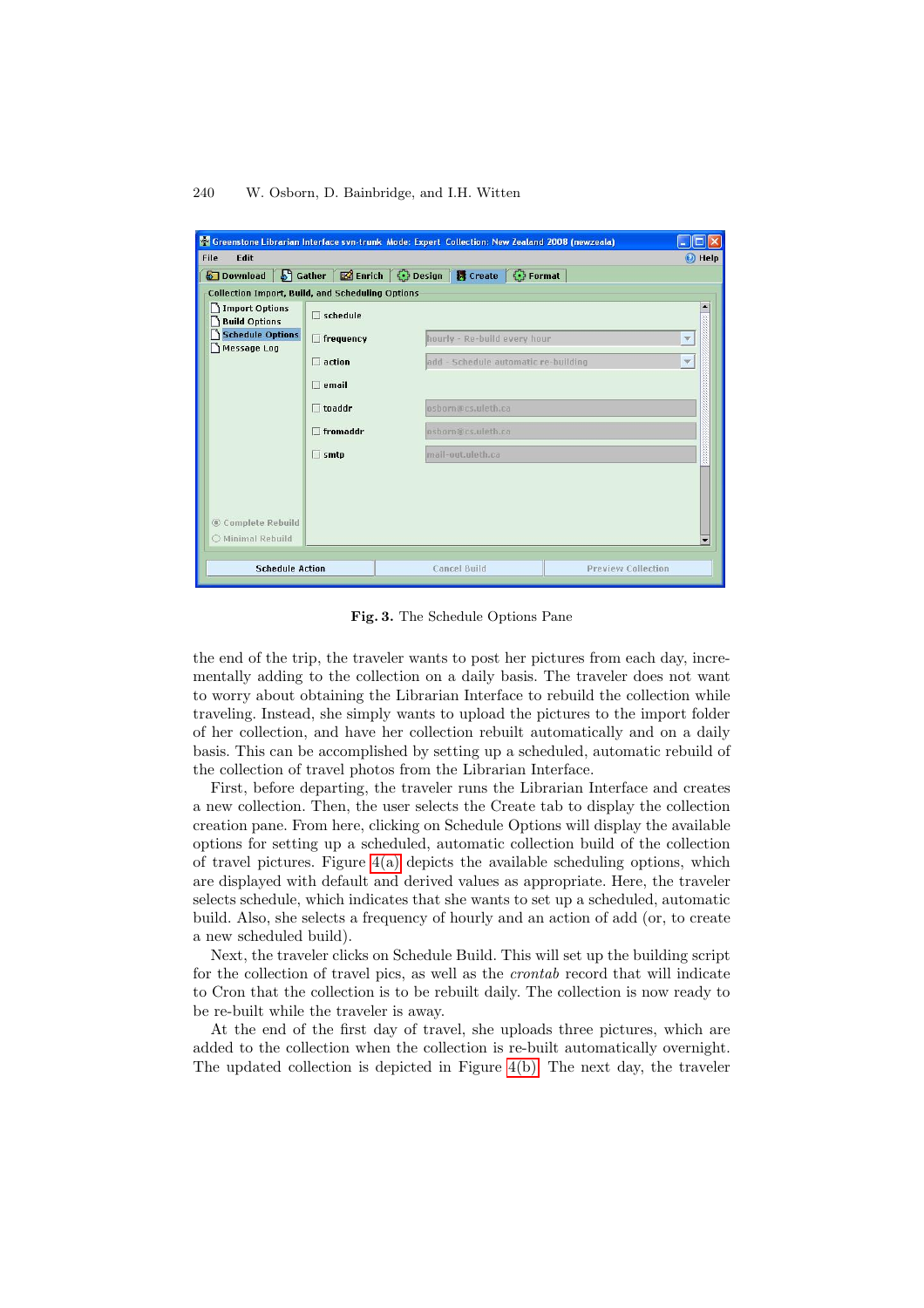<span id="page-5-0"></span>

|                        | Greenstone Librarian Interface svn-trunk Mode: Expert Collection: New Zealand 2008 (newzeala) |                                  |                                      |                           |  |  |  |
|------------------------|-----------------------------------------------------------------------------------------------|----------------------------------|--------------------------------------|---------------------------|--|--|--|
|                        | File<br>Edit<br>C Help                                                                        |                                  |                                      |                           |  |  |  |
|                        | ♪ Gather <b>⊠</b> Enrich <b>☆ Design 持</b> Create<br>₹₹ Format<br><b>Download</b>             |                                  |                                      |                           |  |  |  |
|                        | <b>Collection Import, Build, and Scheduling Options</b>                                       |                                  |                                      |                           |  |  |  |
|                        | Import Options<br><b>Build Options</b>                                                        | ▲<br>$\triangledown$ schedule    |                                      |                           |  |  |  |
|                        | <b>Schedule Options</b><br>I۹<br>Message Log                                                  | $\triangleright$ frequency       | daily - Re-build every day           | $\blacktriangledown$      |  |  |  |
|                        |                                                                                               | $\nu$ action                     | add - Schedule automatic re-building | $\blacktriangledown$      |  |  |  |
|                        |                                                                                               | $\Box$ email                     |                                      |                           |  |  |  |
|                        |                                                                                               | $\Box$ to addr                   | osborn@cs.uleth.ca                   |                           |  |  |  |
|                        |                                                                                               | $\Box$ from addr                 | osborn@cs.uleth.ca                   |                           |  |  |  |
|                        |                                                                                               | mail-out.uleth.ca<br>$\Box$ smtp |                                      |                           |  |  |  |
|                        |                                                                                               |                                  |                                      |                           |  |  |  |
|                        |                                                                                               |                                  |                                      |                           |  |  |  |
|                        | Complete Rebuild                                                                              |                                  |                                      |                           |  |  |  |
|                        | O Minimal Rebuild                                                                             |                                  |                                      | ▼                         |  |  |  |
| <b>Schedule Action</b> |                                                                                               |                                  | Cancel Build                         | <b>Preview Collection</b> |  |  |  |

A User-Oriented Approach to Scheduling Collection Building in Greenstone 241

(a) Scheduling Options Pane

<span id="page-5-1"></span>

| <b>Dax</b><br>Titles - Mozilla Firefox                                                                                                                                                      | $E$ <b>Ex</b><br><sup>1</sup> Titles - Mozilla Firefox                                                                                                                  |
|---------------------------------------------------------------------------------------------------------------------------------------------------------------------------------------------|-------------------------------------------------------------------------------------------------------------------------------------------------------------------------|
| Bookmarks Tools Help<br>Ele<br>Edit<br>Yow History                                                                                                                                          | Bookmarks Tools Help<br><b>Ble</b><br>Edit Yew History                                                                                                                  |
| $\frac{1}{2}$<br>http://142.66.56.24/gsd?e=d-010-00-off-ner =     C - Google<br><b>A</b><br>$\left\langle \mathbf{a}\cdot\mathbf{c}\right\rangle \cdot\left\langle \mathbf{c}\right\rangle$ | $Q$ $\mathbf{R}$<br>$\langle \mathbf{a} \cdot \mathbf{b} \cdot \mathbf{c} \rangle$ .<br><b>A</b>                                                                        |
| Customize Links   Free Hotmail   Windows Marketplace   Windows Media   Windows                                                                                                              | Customize Links   Free Hotmail   Windows Marketplace   Windows Media   Windows                                                                                          |
| <b>HOME HELP</b><br><b>PREFERENCES</b><br>new zealand 2008<br>titles                                                                                                                        | HOME HELP<br><b>PREFERENCES</b><br>new zealand 2008<br>titles                                                                                                           |
| titles<br>filenames<br>search                                                                                                                                                               | filenames<br>titles<br>search                                                                                                                                           |
| pic1<br>(picl.jpg)<br>鹛<br>pic2<br>(pic2, ipg)<br>闣<br>pic3<br>(pic3.jpg)<br>Done                                                                                                           | h<br>pic1<br>(picl, ipg)<br>鹛<br>pic2<br>(pic2, ipg)<br>R<br>pic3<br>(pic3, ipg)<br>ñ<br>pic4<br>(pic4, ppg)<br>A<br>pic5<br>(pic5, ipg)<br>pic6<br>(pic6, ppg)<br>Done |
| (b) Build - First Day                                                                                                                                                                       | (c) Build - Second Day                                                                                                                                                  |
|                                                                                                                                                                                             |                                                                                                                                                                         |

<span id="page-5-2"></span>**Fig. 4.** Collection Build Scheduling

uploads three more pictures. When the collection is re-built overnight, these pictures are added to the existing collection. Figure [4\(c\)](#page-5-2) depicts the updated collection with the new pictures.

Although not shown here, the user can switch to the Import Options and Build Options and select any options that are required for collection importing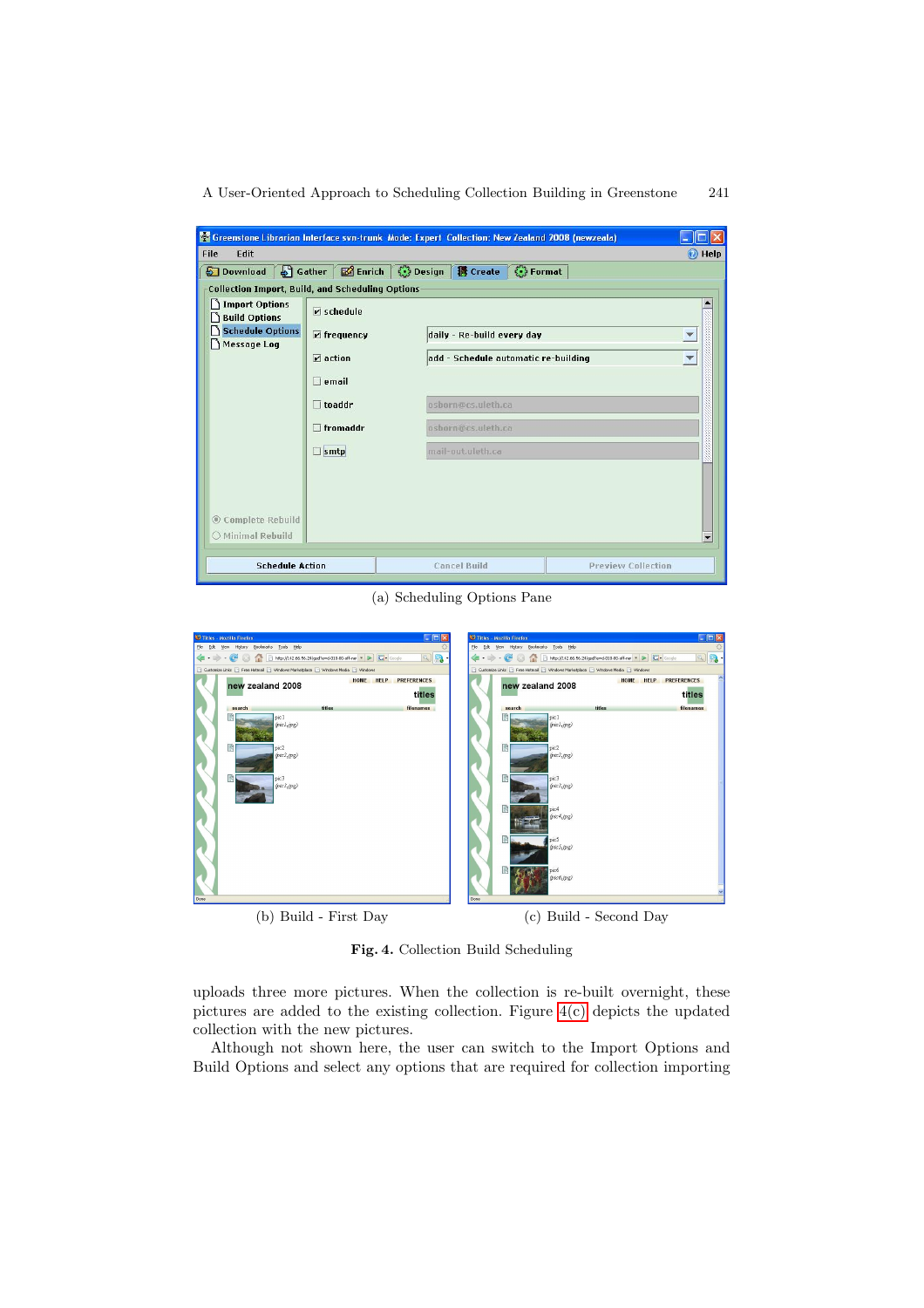and building. These options are incorporated into the automatic building script that is created for the collection. In addition, the user can manually build and configure their collection as many times as necessary to confirm the right sequence is being performed, before setting up a scheduled, automatic build.

## **6 Implementation**

In order to enable scheduled, automatic building from the Librarian Interface, several issues needed to be addressed. Some issues require modification of the Greenstone scheduler itself, while others are modifications to the Librarian Interface. We present and discuss the top issues here.

#### **6.1 User Modes**

The Librarian Interface has four modes of use— Library Assistant, Librarian, Library Systems Specialist, and Expert—stepwise increasing the functionality available to the user [\[10\]](#page-9-5). It was important to determine which modes would have access to the Scheduling Options, and for those modes that were granted access, how much access each would be granted. It was decided that Library Systems Specialists and Experts would be provided access to the Scheduling Options. In addition to determining which options to make available to each user mode, it is also necessary to determine how the Scheduler would interact with the existing import and build functionality in the Librarian Interface.

**Mode Level for Options.** The Scheduler was first modified so that the passing of command-line arguments conformed with that of other Greenstone commands, such as import and build. This also allowed us to easily specify which user mode could have access to each argument when it is added as a Schedule Option in the Librarian Interface. The Expert user mode is granted full access to all Schedule Options. The Librarian Systems Specialist is only granted limited access to options. This user mode can only specify whether or not to schedule a collection build with the default values—a frequency of hourly, and no sending of email.

**Scheduling and Building.** Another important decision that needed to be made was how the Scheduler would interact with the collection building functionality of the Librarian Interface. The question asked was, should scheduling be done at the same time as collection building, or be a completely separate task?

For Expert mode, the functionality for Scheduling is separate from that of collection building. This is because an expert user may want to configure and manually re-build their collection before scheduling an automatic re-build of it. For Library System Specialist mode, the Scheduling functionality is done at the same time as collection building. If the specialist chooses to schedule, a new scheduled build is created. If the specialist chooses not to schedule, any existing scheduled builds are deleted.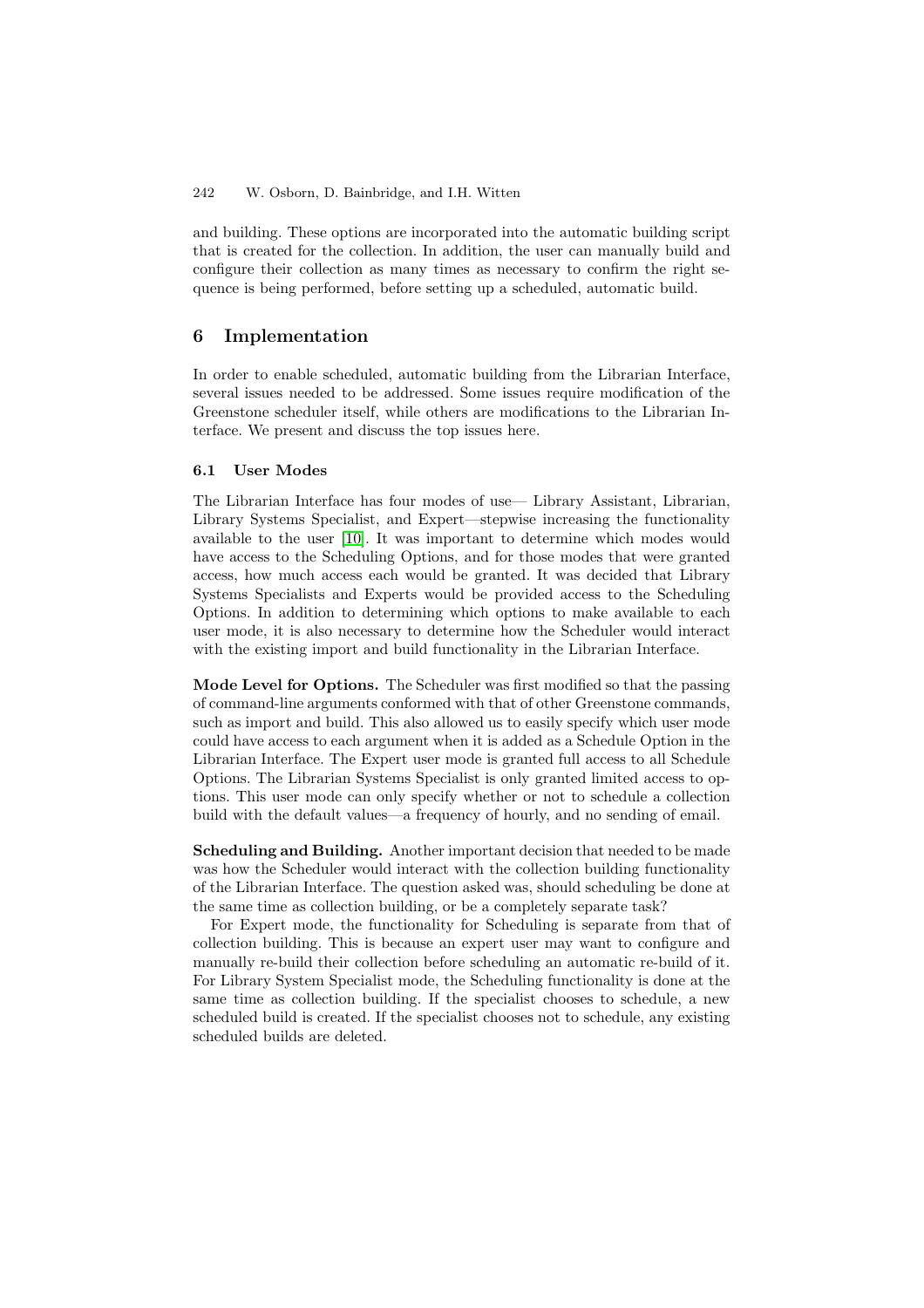#### **6.2 Cron Event Logs**

It is important to maintain logs that keep track of the outcome of a scheduled collection build. Both Vixie Cron and Pycron maintain a log that keeps track of the attempted execution of all scheduled tasks. Neither scheduling service keeps track of the success or failure of a scheduled task, nor do they keep track of the output of a task. In addition, to view logs created by Vixie Cron requires the user to have root access.

Another desirable feature of maintaining logs is to be able to only record output that is considered important, and to disregard all other task output. For example, if the output from the input and build commands of Greenstone is required, but the output from moving indices and classifiers is not considered important, the log should reflect this.

Thererfore, the Greenstone scheduler is modified in two ways to handle the logging of building script output. The first is to create a custom log for each execution of the building script. The collection building script creates a unique filename every time it is executed by using a timestamp. The second is to specify in the collection building script which actions will have its output redirected to the logfile. The actions whose output is to be ignored will have its output redirected to the 'bit bucket' (e.g. /dev/null/ in Linux).

#### **6.3 Email Notification**

It is also important than an email notification service be provided, which will inform users of the outcome of their scheduled collection build. We handle email notification from the Scheduler and Librarian Interface for the following reasons:

- 1. *User notification*. Whether Cron notifies users about the outcome of a scheduled task depends on the its implementation. For Vixie Cron, the outcome of a task (i.e. output from either successful task completion, or error output) is emailed to the owner of the task. Pycron does not send email notification.
- 2. *Flexibility of Notification*. In Vixie Cron it is possible to suppress email notification, either by setting an environment variable to null, or by redirecting all output to a file or the 'bit bucket'. However, this is normally an allor-nothing event—either all output, or none, is sent by email. Similar to logging, a desirable feature would be to send email that contains only the most important parts of the building process, and ignores other parts of the building process.
- 3. *Greenstone Email Support*. Greenstone comes with a Perl email script, that is a wrapper for the Perl sendmail command. The email script is platformindependent. Therefore, it is ideal to use it to provide a uniform way to send email concerning the execution of a scheduled task. In addition, the script does not require the piping of task output directly to it, but instead can send the contents of a file.

Therefore, both the Librarian Interface and the Scheduler are modified so that email notification is handled in a uniform and user-friendly manner across all operating systems.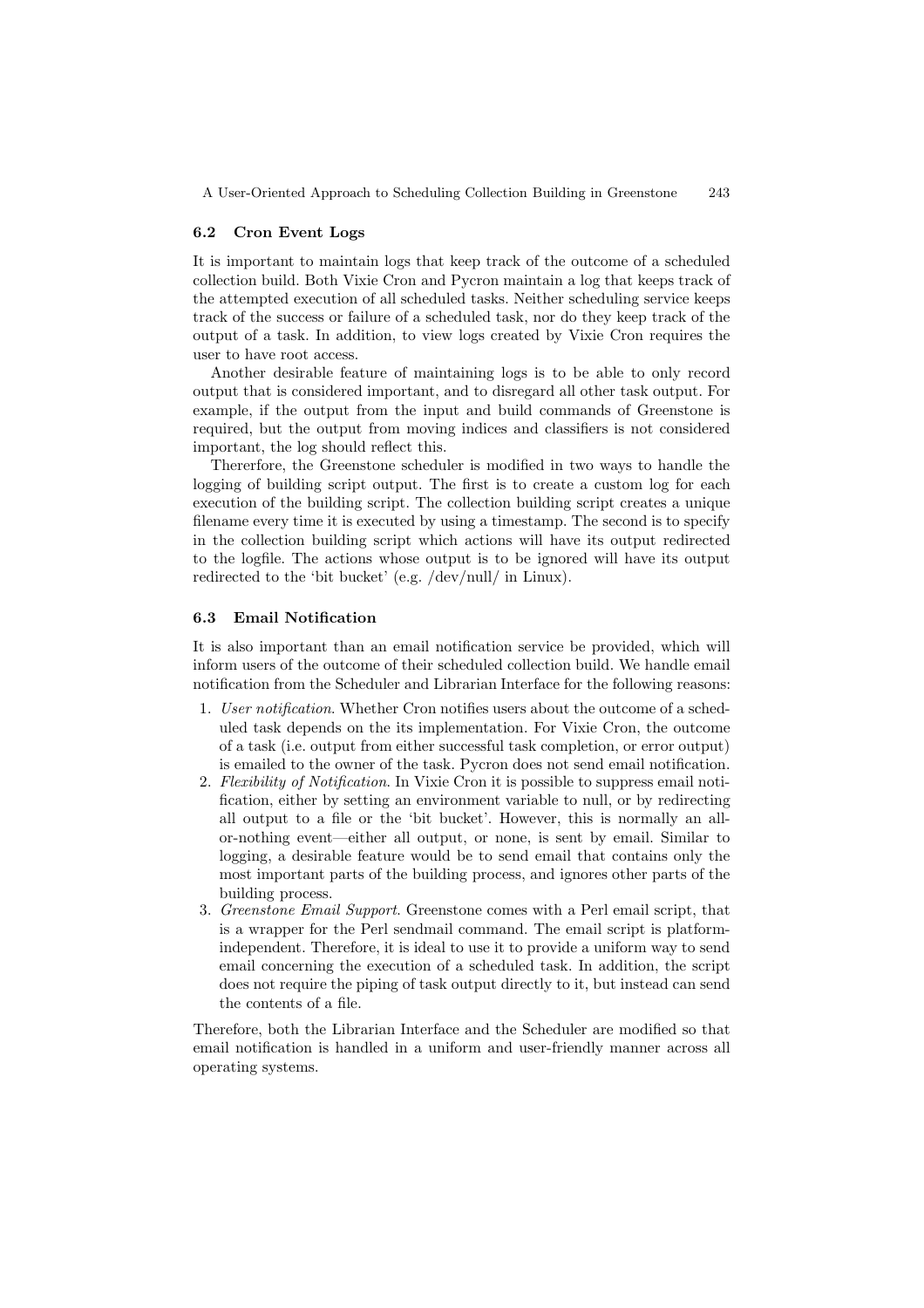#### 244 W. Osborn, D. Bainbridge, and I.H. Witten

First, options have been added to the Scheduler that are required for the Perl email script—specifically, a flag to specify that email will be sent (-email), the sender (-fromaddr), receiver (-toaddr) and the email server that will be used to send the email (-smtp). Also, the corresponding fields exist in the Schedule Options pane of the Librarian Interface. In order to assist users in using the email features of scheduling, the Librarian Interface attempts to populate the fields -toaddr, -fromaddr, and -smtp in the Schedule Options pane by consulting the configurations for the Librarian Interface and Greenstone. If suitable values are available from these sources, they are assigned to the appropriate fields.

Second, the output from the building script must be captured and re-directed to the Perl email script. The capturing of output already takes place, in the event log. This serves as the file that the email script will send to the user. Also, since it contains only the output that is considered important, this will be reflected in the email message as well.

Finally, the Scheduler is modified so that, if specified, the generated build script will send an email message containing the contents of the log to the specified recipient. An added bonus is that if email is not specified, the log can still be consulted by the user if required.

#### **6.4 Scheduled Building in Isolation**

An important modification to the Scheduler is to ensure that a scheduled build is completed in its entirety without interference from another scheduled build. A build may take a significant amount of time depending on the size of the collection—from seconds for a small one to 33 hours for a collection containing 20 GB of raw text and 50 GB of metadata [\[1\]](#page-9-10). To handle this, the Perl script for the collection checks for a lock file, which indicates that a collection build is underway. If the file exists, the collection owner is notified via email and information is placed in the event log. Otherwise, a lock file is created before the scheduled build begins, and is removed when the build finishes. This ensures that multiples builds do not occur concurrently.

# **7 Conclusion**

In this paper, we propose and discuss the incorporation of the Greenstone Scheduler into the Librarian Interface. This overcomes two limitations of the Schedule—the requirement to know the syntax and command-line arguments for both the import and build commands, and the inconsistency of notification of collection building success or failure. Providing an interface to the Scheduler improves its usability and provide further abstraction of the scheduling process from the user.

Some future directions of work include the following. The first is to allow the user to select a specific period of time (e.g. 20 minutes after the hour) for their collection to be re-built. Currently, collection building occurs at the top of the hour (hourly), at midnight (daily) and on Sunday at midnight (weekly). The